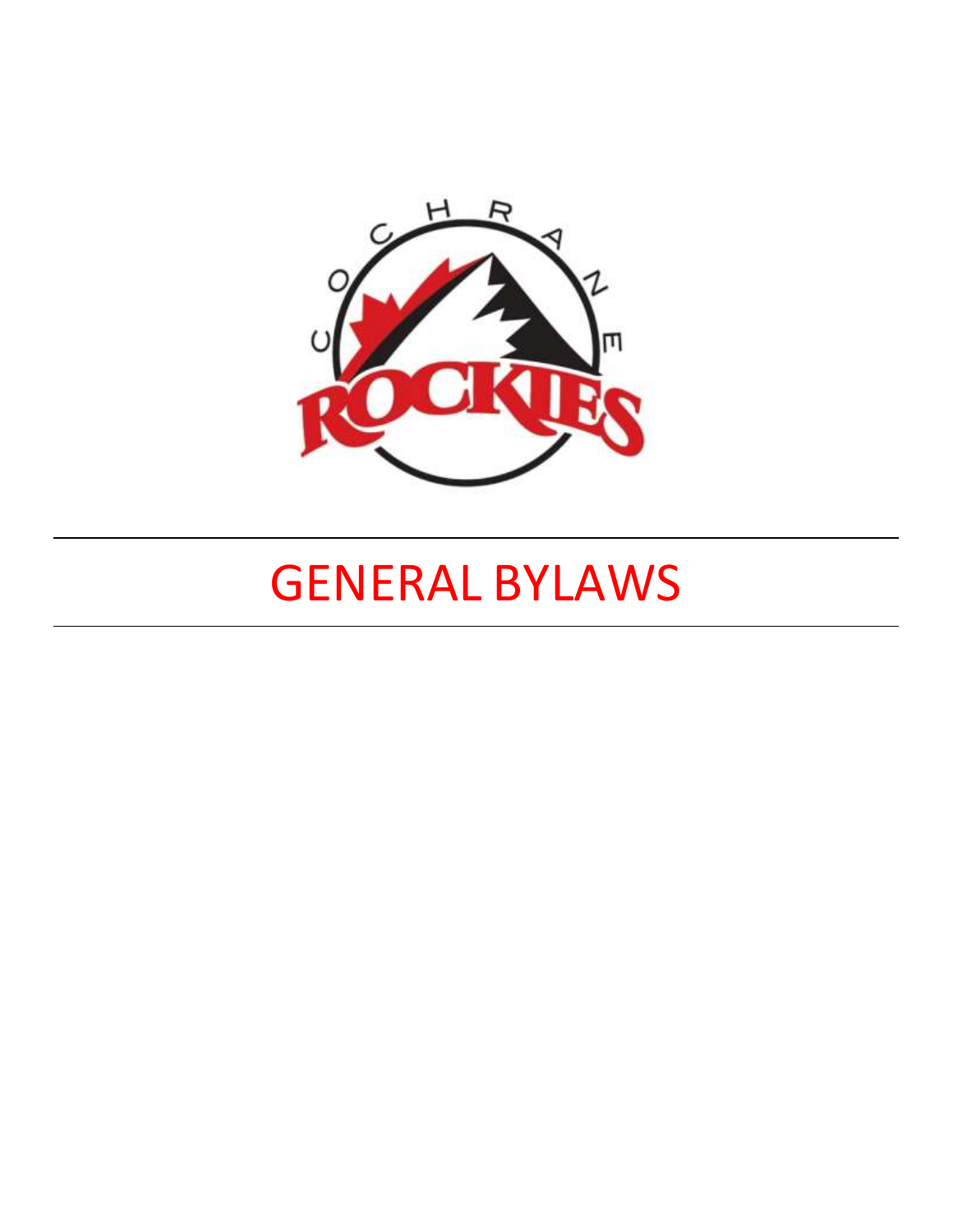## **I. BY-LAW 1 – NAME OF ASSOCIATION & JURISDICTION**

- A. The name of this Association is the COCHRANE MINOR HOCKEY ASSOCIATION (the "Association").
- B. The Association is the governing body for minor hockey in the Jurisdiction dictated by the Hockey Alberta boundary map. The Association's Objectives, these By-Laws and the Regulations and Operating Policy document as may be amended, from time to time, are for the specific purposes of governing minor hockey within the Jurisdiction as well as all Members under the Jurisdiction, and all interpretations of same, together with all questions or disputes thereof, shall be referred to the Board of Directors.

## **II. BY-LAW 2 – INTERPRETATION**

- A. In these Bylaws, unless the context otherwise requires, words in the singular may mean the plural and the masculine gender shall also mean feminine gender, and vice versa, and references to persons may include firms and corporations.
- B. These Bylaws shall conform and comply with the Bylaws, Rules and Regulations as set forth by Hockey Alberta (HA) and Hockey Canada (HC).
- C. These Bylaws must be interpreted broadly and generously.

## **III. BY-LAW 3 – MEMBERSHIP**

- A. Membership (The "Member", "Members", or "Membership") of the Association shall be determined by the following:
	- i. Any parent or legal guardian of a minor child, which minor child resides and participates in minor hockey within the Jurisdiction, who has paid the necessary registration fees as determined by the Board of Directors;
	- ii. Any minor hockey player residing within the Jurisdiction, sixteen (16) years or older, who is not responsible to a parent or legal guardian and who has paid the necessary registration fees as determined, from time to time, by the Board of Directors; or
	- iii. Any person who is so elected/appointed by either the Board of Directors or the Membership (as hereinafter defined) in recognition of a particular or special contribution he can or has offered the Association to better carry out its ideals and objectives; provided, however, that:
		- a. Such election/appointment may be for a limited time or an extended period of time and may be terminated at any time by a majority vote of the Board of Directors;
		- b. Such person shall not be liable to pay any registration fees; and
		- c. Such person shall have full voting privileges.
	- iv. Any Member wishing to voluntarily withdraw from the Membership may do so upon written notice to the Board of Directors through its Administration Office; provided, however, that any refund of registration fees, if applicable, upon such withdrawal, shall be paid by the Association in accordance with the Regulations and Operating Policy (as hereinafter defined), as the case may be.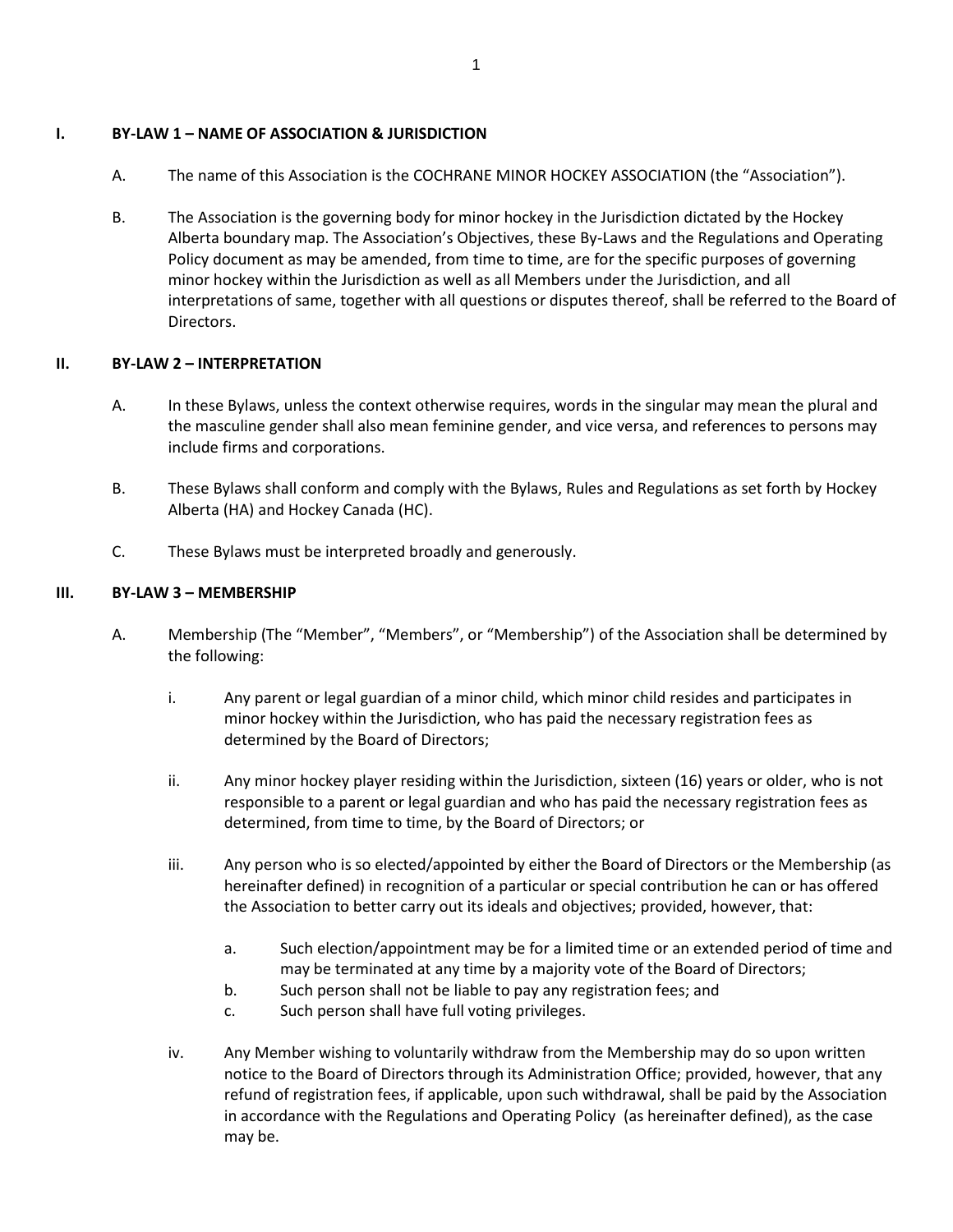- v. If any Member is in arrears for registration fees for any year, such Member or the minor child of such Member, as the case may be, shall be prohibited from participating in minor hockey at the onset of the following season, and such minor child and/or Member shall, thereafter, not be entitled to any membership privileges or powers in the Association until reinstated by a favorable majority vote passed by the Board of Directors.
- vi. All Members are subject to the Association's Objectives, these By-Laws, the Regulations and Operating Policy as the case may be, and the operating rules, regulations, and policies of Hockey Alberta all as amended, from time to time; any Member who fails to conduct himself in accordance therewith or who does not otherwise remain in good standing may be expelled or suspended by the Board of Directors at any time during the minor hockey season and shall, thereafter, not be entitled to any membership privileges or powers in the Association until reinstated by a favorable majority vote passed by the Board of Directors.
- vii. The Board of Directors has the right to ban any resigned, suspended or terminated Member from any Association functions, including meetings, games, practices or associated gatherings.
- viii. A Member can be suspended or terminated for any time period deemed appropriate by the Board of Directors.
- ix. The Board of Directors will set the annual membership fees and dues as determined on an annual basis and may amend, from time to time, as deemed necessary.
- x. Membership is not transfer able.

## **IV. BY-LAW 4 – ASSOCIATION POSTIONS: BOARD OF DIRECTORS, COORDINATORS, ADMINISTRATIVE STAFF**

- A. The Board of Directors (The "Board") consists of the following positions:
	- i. President
	- ii. Secretary
	- iii. Past President
	- iv. Vice President, Administration (VP Admin), who oversees:
		- a. Director, Finance
		- b. Director, Special Projects
		- c. Director, High Performance
		- d. Director, Diversity & Inclusion
	- v. Vice President, Rockies Hockey League (VP RHL), who oversees:
		- a. Director, Intro to Hockey (U7/U9)
		- b. RHL Director, U11 & U13
		- c. RHL Director, U15 & U18
	- vi. Vice President, Operations (VP Ops), who oversees:
		- a. Director, CAHL
		- b. Director, Coach
		- c. Director, Goalie
		- d. Director, Female
		- e. Director, Player Development & Safety
- B. Coordinators, under the various Directors, consist of the following positions, but not limited to:
	- i. Coordinator, Ways & Means (under Director, Finance)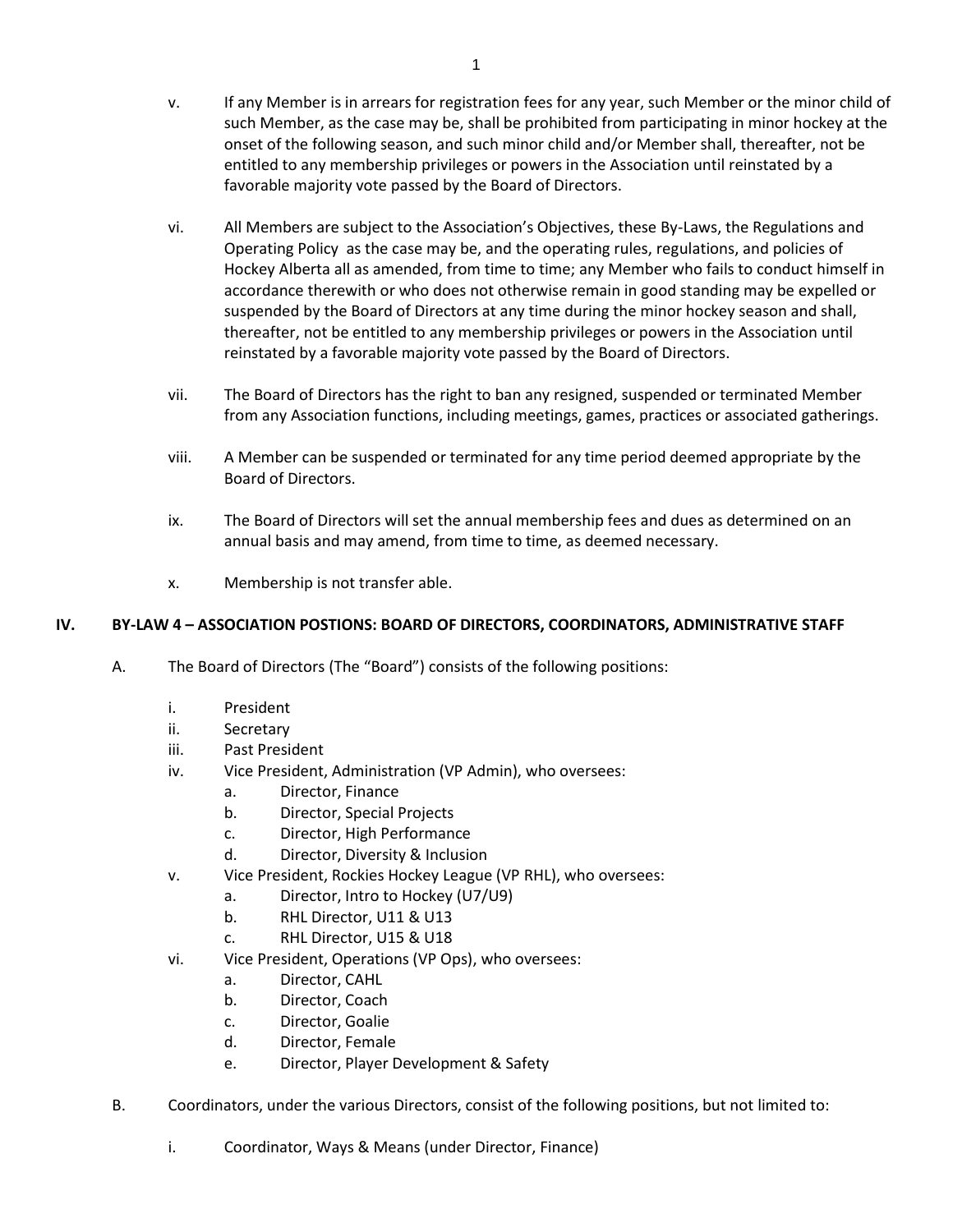- ii. Coordinator, Communications (under Director, Special Projects)
- iii. Coordinator, Equipment (under Director, Special Projects)
- iv. Coordinator, U7 (under Director, Intro to Hockey)
- v. Coordinator, U9 (under Director, Intro to Hockey)
- vi. Coordinator, U11 (under RHL Director, U11 & U13)
- vii. Coordinator, U13 (under RHL Director, U11 & U13)
- viii. Coordinator, U15 (under RHL Director, U15 & U18)
- ix. Coordinator, U18 (under RHL Director, U15 & U18)
- C. Administrative Staff positions will be decided by the Board of Directors, based on the needs of the Association, but may include, but are not limited to:
	- i. Administrator/Bookkeeper
	- ii. Operations Coordinator
	- iii. Operations Assistant
- D. The Board of Directors of the Association shall have full control and management of the affairs of the Association within the confines of the Association's Objectives and these By-Laws and in accordance with any directions given to it by majority vote at any meeting of the Membership of the Association property called and constituted.
- E. Each member of the board of directors shall be elected or appointed to hold office for two (2) years. At that time, the incumbent may be nominated, and be elected to hold office for another term.
- F. Any Member elected/appointed a Director becomes a Director if he were present at the meeting when being elected/appointed and if he did not refuse such election/appointment; provided, however, that such Member may also become a Director if he were not present at the meeting but consented, in writing, prior to the election/appointment to act as a Director.
- G. Should any vacancy occur on the Board of Directors during the year, the Board of Directors shall be empowered to appoint a Member to fill the position for the balance of the term. A vacancy shall occur upon:
	- i. Written notification of resignation by a Director;
	- ii. A Director's failure to attend three (3) consecutive meetings of the Board of Directors without due cause; or
	- iii. A favorable majority vote of all of the Directors to remove any Director from his duties as a Director for any cause which the Board of Directors may deem reasonable.
- H. The Directors shall, as may be required, serve on committees, such committees to be determined by the Board of Directors, from time to time, to develop ideas and proposed projects and to implement the same upon the approval of the Board of Directors.
- I. All Board of Directors are elected positions with full voting rights and expected to attend regular Board of Director meetings.
- J. All Directors must sign and present to The Secretary, on a yearly basis, a Code of Conduct form and a Conflict of Interest Disclosure form.
- K. Each Director may, at their discretion, have appointed under them Coordinators who will be responsible for specific tasks. The Directors will be responsible for ensuring that the Coordinators, who may be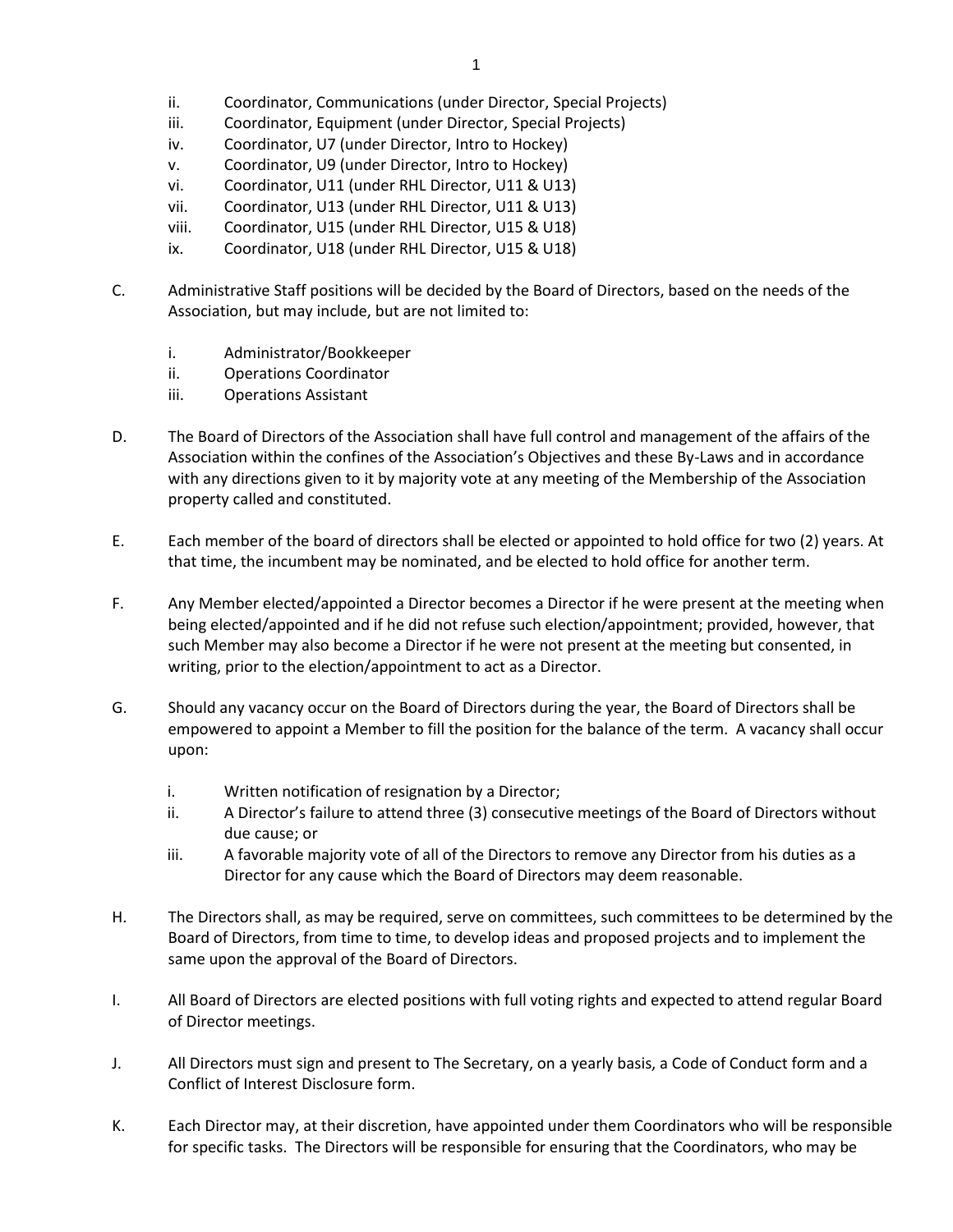Directors or any other Member, carry out such tasks. Coordinators will be nominated and The Board of Directors shall appoint Coordinators to their respective positions. Directors shall not be required to fill Coordinator positions; it is solely at their discretion.

- L. Coordinators are nominated positions, NOT elected positions. Coordinators do not have voting privileges at Executive meetings, nor are they expected to regularly attend said meetings unless requested by a Director. However, Coordinators MAY vote, in proxy, on behalf of the Director they are under.
- M. The Administrative Staff are employees or contract employees of the Association and whose roles and responsibilities, as well as compensation and terms of employment will be determined and reviewed annually by the Board of Directors. The Administrative Staff will report to the Board of Directors through the President.
- N. Unless authorized by the Board of Directors, no Director or Coordinator shall receive any remuneration for his services.

## **V. BYLAW 5 – DUTIES OF THE BOARD OF DIRECTORS**

The Board of Directors shall, be duly elected/appointed from the Membership at the AGM (as hereinafter defined) and shall have the following duties:

- A. Oversight of the affairs of the association, including the Administrative Staff.
- B. Acting by majority vote, has the power to fill by appointment, any vacancy which may occur on the Board of Directors. Such appointee will hold the position as if elected.
- C. Impose and enforce penalties for violation of these Bylaws.
- D. By majority vote, forthwith remove from office, any member of the Board of Directors and/or Coordinators for neglect of duty or for conduct unbecoming.
- E. Supervise the collection and authorize the expenditure of funds of the Association, ensuring that funds coming into the Association are allocated in accordance with the purpose intended.
- F. Adjudicate all disputes between Members which may arise.
- G. In the event of permanent vacation of the office of President, a Board Member will be appointed President by the Board of Directors. Such appointment will be effective until the next election of Directors.

## **VII. BYLAW 6 – DUTIES OF KEY DIRECTORS**

- A. The PRESIDENT, without restricting the generality of the foregoing, shall:
	- i. Chair all Board of Directors and General Meetings.
	- ii. Guide the strategic direction of the association.
	- iii. Coordinate and liaise with the Board, Committees, and other key contributors to the Association.
	- iv. Sit on all committees as an ex-officio voting member.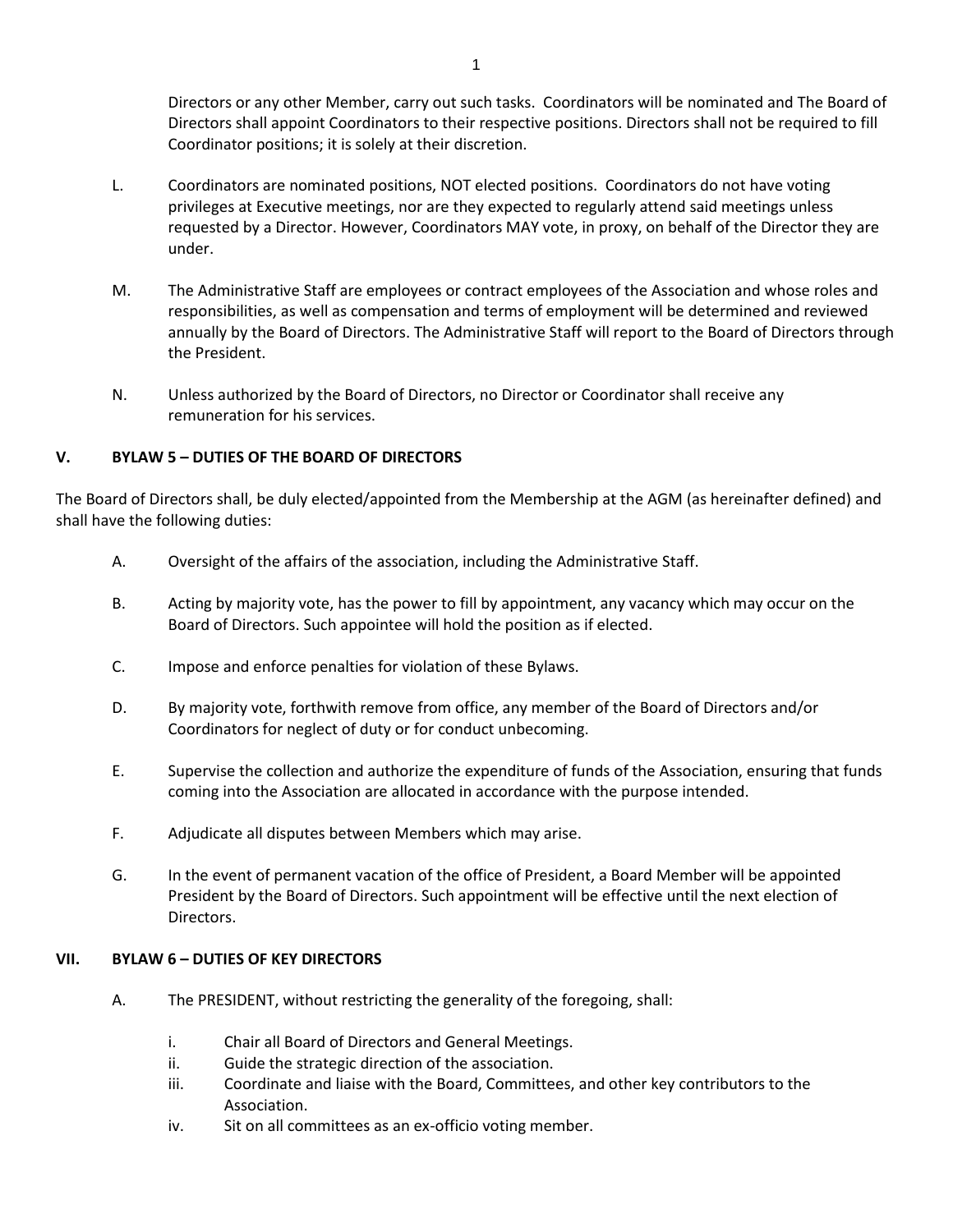- v. Notify the Board of the time and location of all meetings, and also ensure that the dates and times of the Annual General Meeting is adequately advertised for the benefit of the public.
- vi. Act as a mediator considering disputes regarding parties within the Association and provides recommendations for mediation.
- vii. Act in concert with the Board and on behalf of the association when dealing with outside agencies, Hockey Alberta, other leagues, and the news media.
- viii. Have joint signing authority on the association financial documents.
- ix. Appoint all committees unless specifically stated and form any special committees to assist in the operating of the Association.
- x. The President shall have the authority to suspend any team, player, team official, and member, for unbecoming conduct on or off the ice, abusive language to any of the officials, or for failure to comply with the Association Constitution, By-Laws, and Regulations.
- xi. The President shall have the authority to prevent any spectator from viewing a game, other activity, or entering a facility to view a game or other activity that is being conducted by the Cochrane Minor Hockey Association for conduct the President has deemed to be detrimental to the game. Further, the President shall have the authority to suspend the coach, player, team official, or the team to which the spectator is affiliated. Such action to be effective until dealt with by the Board of Directors.
- xii. The President shall not make or second motions unless the Board is deadlocked on a decision regarding a legal motion on the table. Nor shall the President vote unless the vote is tied, in which case the President can choose to vote or abstain.
- B. The PAST PRESIDENT who shall:
	- i. Be a full voting member of the Board of Directors;
	- ii. Carry out an advisory role.
- C. The VICE-PRESIDENT(S) shall:
	- i. Chair in the absence of the President board of director and general meetings.
	- ii. Fulfill the duties of the President in the absence of the President.
	- iii. May have joint signing authority on the Associations financial documents.
	- iv. Perform such other duties as the President may direct.
- D. The SECRETARY who shall perform such duties as directed by the Board of Directors and who, in particular, shall:
	- i. Ensure the maintenance of accurate records, prepare and circulate minutes of the Board of Directors & General meetings.
	- ii. At the request of the President, advise the members of the Board of the date, place and time of meetings.
	- iii. Prepare meeting agendas.
	- iv. Safeguard the files of the association.
	- v. As required, amend and / or update the association bylaws, operating policies, and rules and regulations documents.
	- vi. Upon request and when required present the minutes for all Board of Directors and General Meetings.
	- vii. Perform such other duties as the President may direct.
- E. The DIRECTOR FINANCE who shall perform such duties as directed by the Board of Directors and who, in particular, shall: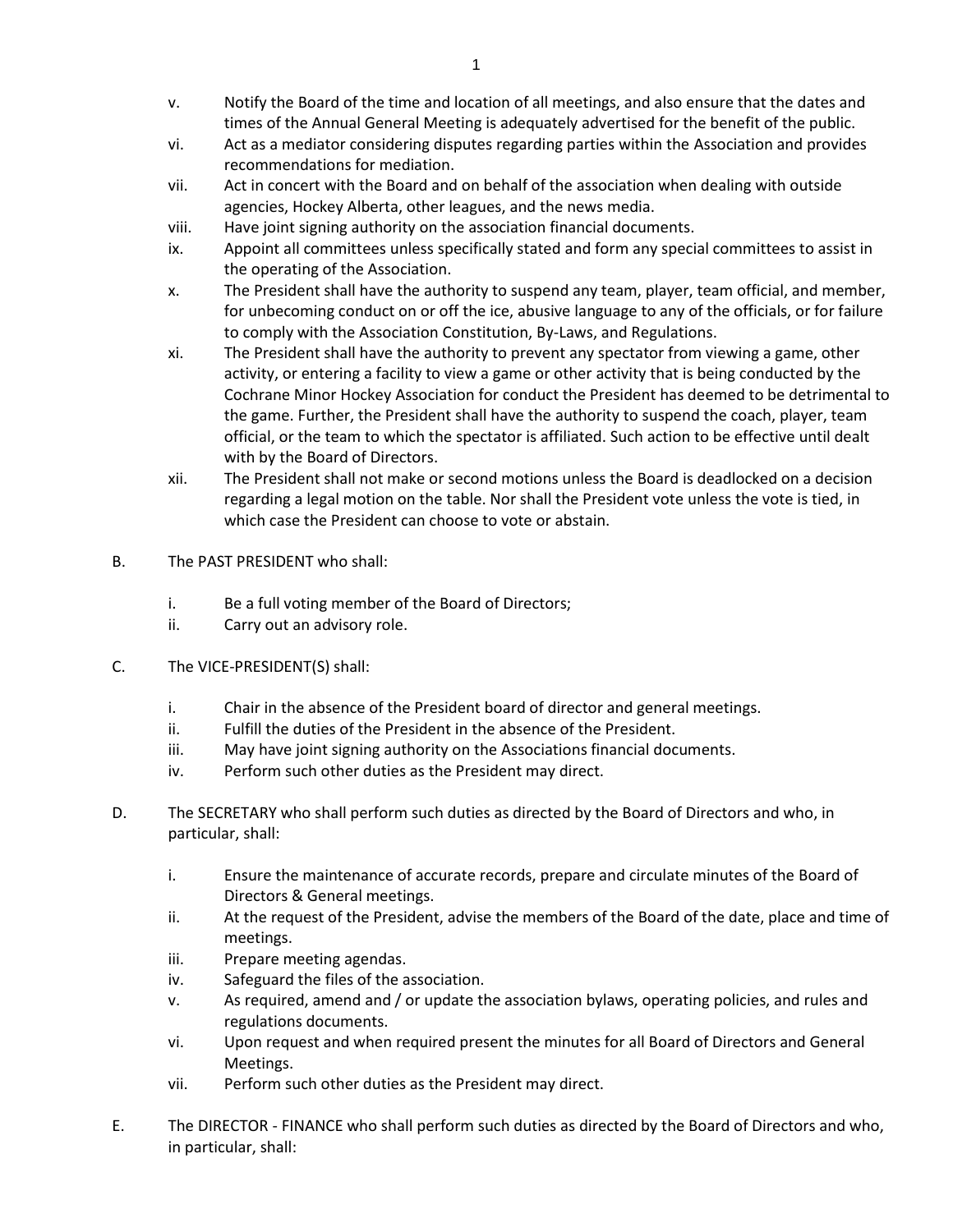- i. Ensure maintenance of a proper set of books and accounts which reflect all monies received and disbursed.
- ii. Recommend to the Board of Directors special measures, which may be required to correct unsatisfactory financial situations, which may arise in the operation of the association.
- iii. Maintain records and audit, as required, with the assistance of the Administrative Bookkeeper.
- iv. In collaboration with the relevant Board of Directors, prepare a budget on anticipated expenditures for the next playing year, and submit this budget to the association Board of Directors for approval at a time to be directed by the President.
- v. Present to the Annual General Meeting a written report and financial statement on the financial operations of the association for the last complete fiscal year and interim statements for the current season.
- vi. Have signing authority on CMHA bank accounts.
- vii. Perform such other duties as the President may direct.

## **VII. BY-LAW 7 – MEETINGS**

## **(7.1) General Meetings:**

- A. The Association shall hold an Annual General Meeting (the "AGM") on or before the 31st day of May in each year, a minimum of twenty-one (21) days' notice of which AGM may be published on the Association website, sent to the Membership via email, posted on public notice boards, in local newspapers, or by other methods deemed appropriate by the Board of Directors. The Directors so elected/appointed thereat as per By-Law 4 shall form the Board of Directors and shall take office immediately upon such election/appointment. Any Member in good standing shall be eligible for any executive office in the Association.
- B. A general meeting (the "General Meeting") may be called at any time by the SECRETARY upon the instructions of the President or the Board of Directors, a minimum of ten (10) days' notice of which General Meeting shall be published on the Association website, sent to the Membership via email, posted on public notice boards, in local newspapers, or by other methods deemed appropriate by the Board of Directors.
- C. A special meeting (the "Special Meeting") shall be called by the President or the Board of Directors upon receipt by either of a petition signed by ten (10) or more Members in good standing, which petition shall set forth the reason(s) for calling such Special Meeting, a minimum of ten (10) days' notice of which Special Meeting, together with a copy of the said petition, shall be published on the Association website, sent to the Membership via email, posted on public notice boards, in local newspapers, or by other methods deemed appropriate by the Board of Directors.
- D. Ten (10) Members in good standing and 50% + 1 Directors, shall constitute a quorum at any General Meeting or any Special Meeting.

## **(7.2) Board Meetings:**

- A. Board meetings are at the call of the President.
- B. Quorum for the transaction of business shall consist of 50% +1 Directors, present in person, and/or via conference call or virtual attendance, and eligible to vote.

## **VIII. BY-LAW 8 – VOTING**